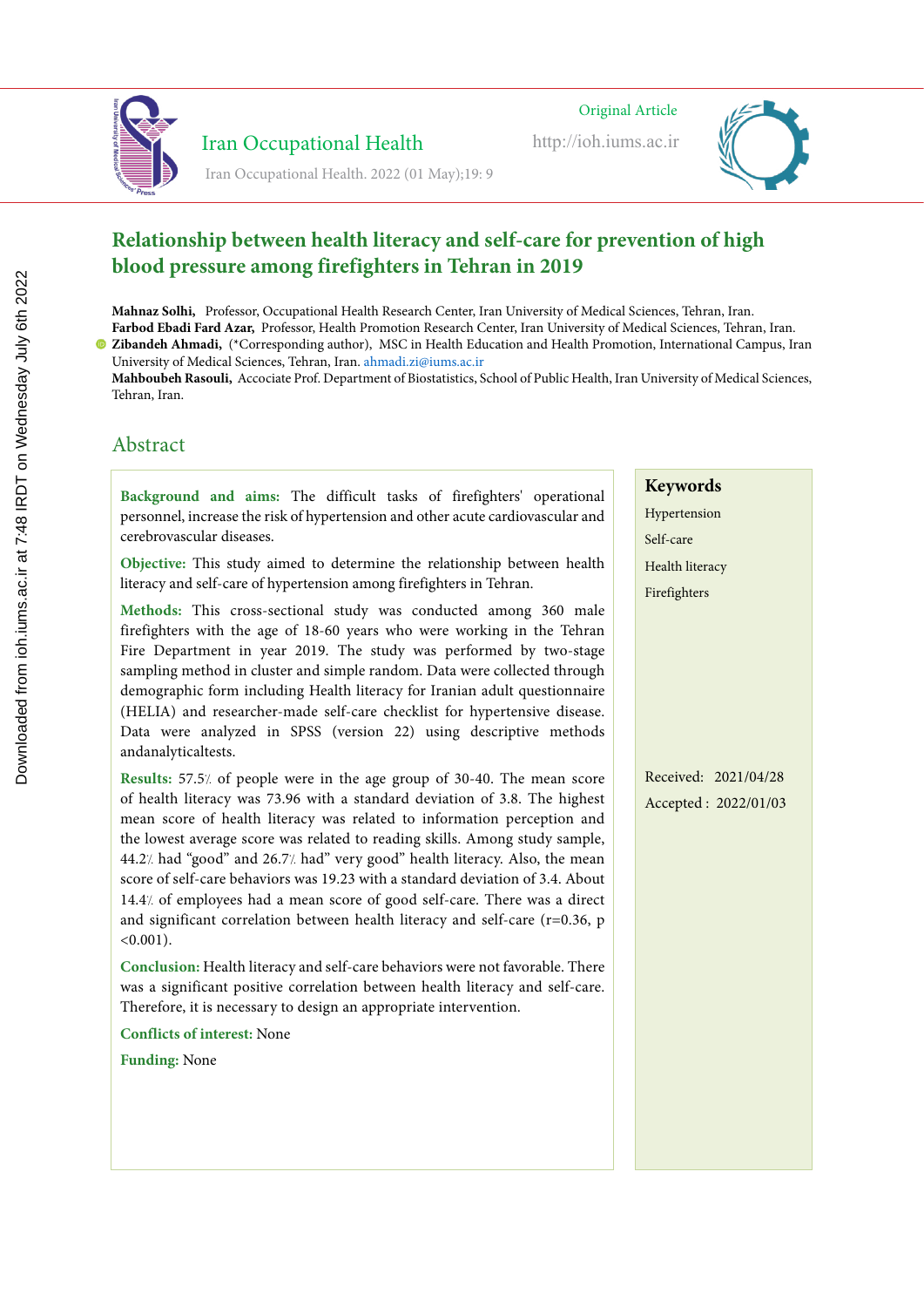### **INTRODUCTION**

Hypertension is one of the most common public health problems in the world that can be prevented and treated. Today, cardiovascular disease and heart attacks are the leading cause of death in various age and gender groups around the world. In addition, blood pressure is a risk factor for kidney and eye diseases, which is the leading cause of disability worldwide.

The firefighting profession is widely recognized as a stressful and dangerous profession. Intense physical activity, emotional stress, and environmental pollutants all put pressure on the cardiovascular system, and each one can increase the risk of sudden cardiac events in susceptible individuals.

 One of the main determinants of controlling hypertension is self-care behaviors. Self-care is the first step in health and practice in which each person uses their knowledge, skills and abilities as a resource to decide independently and rely on themselves. This decision can also include consulting and getting professional or non-specialist assistance from others. Numerous studies indicate that observance of self-care behaviors in hypertension is helpful in regulating blood pressure. Hypertension requires special self-care behaviors including regular measurement of blood pressure, reduction of salt intake, regular physical activity, avoidance of stress, healthy eating, weight management and adherence to treatment, non-smoking and avoidance of alcohol.

 Health literacy is one of the effective factors in accessing health-related information and thus better self-care. Health literacy is defined as "the ability of individuals to obtain, interpret, act on and understand the basic health-service information needed to make appropriate health decisions". Studies have shown that people with low levels of health literacy have inadequate understanding of health information, less awareness of their health status, poorer preventive behaviors and inability to self-care skills and late diagnosis of diseases in them is not optimal.

Firefighters are exposed to cardiovascular diseases and strokes, severe job stress, and other risks, and at the same time, many of them do not have the health literacy needed to fight diseases, maintain their health and well-being. The present study aimed to determine the relationship between health literacy and self-care in the prevention of hypertension in the fire department of Tehran. The findings of this study are used in

the design of promotional interventions in these personnel.

## **METHODS**

In this cross-sectional descriptive and analytical study, the sample size was 360 firefighters in Tehran in 1398. The independent variable is health literacy and the dependent variable is self-care for hypertension disease. The sampling method was two-stage cluster and simple random. The research was conducted in the mentioned areas of Tehran Fire Department. Thus, from all fire areas of Tehran, a number of areas were randomly selected, including the fire center of areas 6. 5. 3. 2 with 13 districts of Tehran. In each area, the number of firefighters in proportion to the total number was selected by proportional allocation method. There were 90 samples in each region.

The sample size required for this study was determined according to the correlation between health literacy and self-care behaviors. It was estimated 199 firefighters and assuming the design effect of 1.8, the required sample size was calculated to be approximately 360 people.

The inclusion criteria were 18 to 60 years old, no chronic disease and no hypertension. Exclusion criteria were chronic diseases and hypertension. All staff eligible to enter the study at each stage of completing the questionnaire, if desired, had complete freedom to leave the study. All participants consciously and voluntarily participated in the sampling and written consent was obtained from them. They were assured that the information was confidential.

Data collection tools in this study included demographic form, health literacy for Iranian adult (HELIA) questionnaire and researchermade self-care checklist for hypertensive disease by Chaboksavar et al (26). Information form includes 10 questions related to demographic information such as age, level of education, marital status, work experience, obtaining sources of information about complications from hypertension and type of information source, family history of blood pressure, ability to measure blood pressure and history of smoking and the duration of its consumption.

Health Literacy for Iranian Adults (HELIA) includes 5 dimensions of access including items 1-6, reading skills including items 7-10, comprehension including items 11-17, evaluation includuding items 18-21, and decision making and application of health information including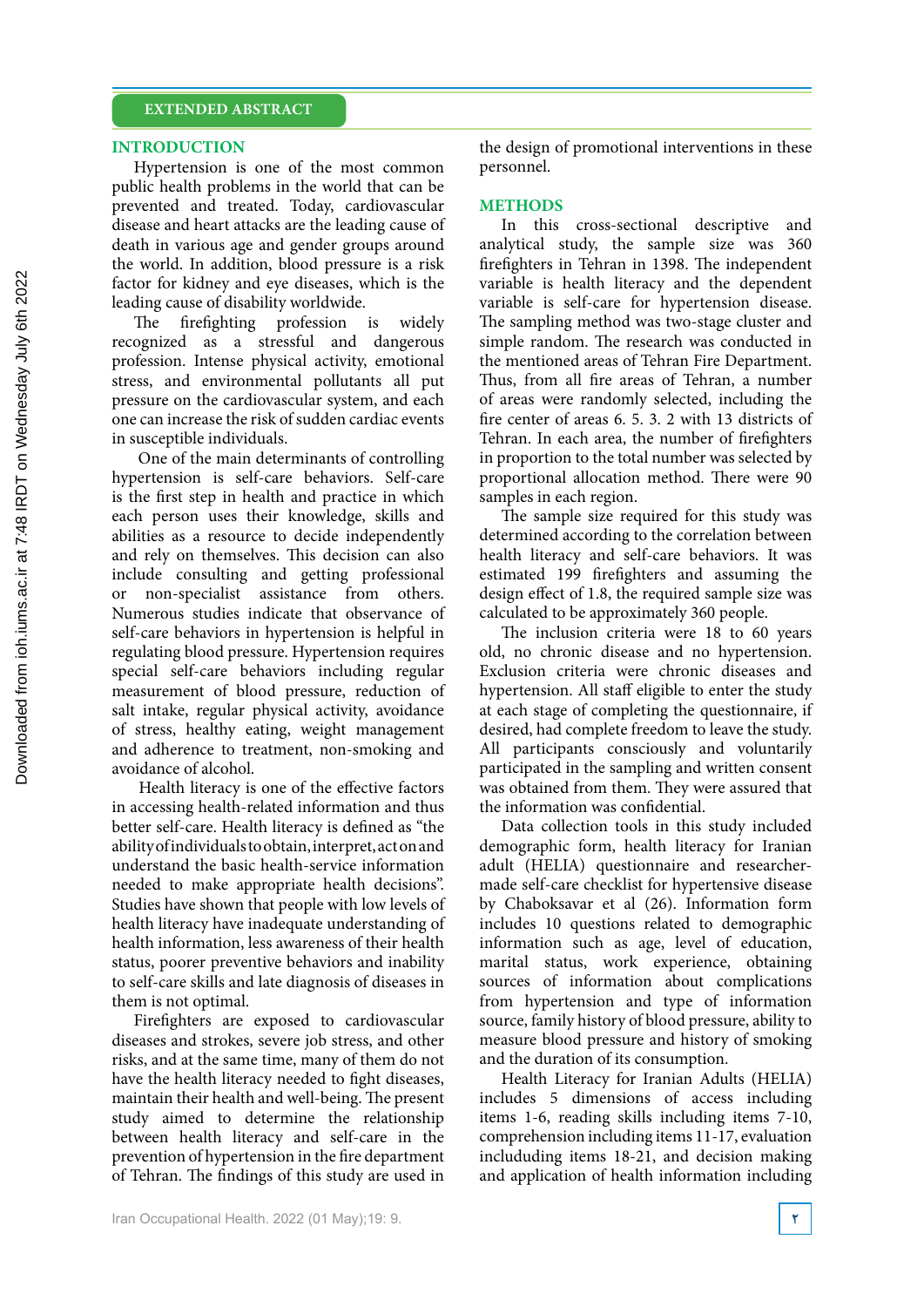items 21-23. Total health literacy, which could be a number between 0 and 100, was calculated and 33 items on a 5-point Likert scale were identified with the phrases of "always, most of the time, sometimes, rarely and at all" (in order of points 0 to 1). Only reading skills (4 items) that are with the phrases of "quite easy, easy, not easy, not hard, hard, quite hard" were specified. In this tool, scores were converted from a linear scale to a rank scale and were identified to determine the levels of health literacy (scores between 0 and 50 were considered as inadequate health literacy, 50.1 to 66 as not adequate health literacy, 66.1 to 84 as adequate health literacy and 84.1 to 100 as excellent health literacy) (27).

Researcher-made self-care checklist for hypertensive disease by *Chaboksavar et al* includes 8 questions on a 3-point Likert scale ranging from a score of 3 meaning always, a score of 2 meaning sometimes, to a score of 1 meaning rarely (26). The self-care score in the individuals under study was from 8 to 24. Its validity and reliability were approved by *Chaboksavar et al*  and the reliability of the tools was also more than 0.79 according to Cronbach's alpha (26).

Regarding that the classification criterion in all major variables was the mean ± standard deviation, therefore, three ranges have been obtained for selfcare checklist including weak with a score less than 15.86, medium with a score of 15.86 to 22.60 and good with a score higher than 22.60.

The questionnaires were completed through interviews with the study sample. To complete each questionnaire with the consent of members of the research community, a session was considered with a maximum of 20 minutes. Finally, the data were entered into SPSS software version 22 and analyzed using descriptive indicators and analytical tests. This research has an ethics code NO. IR.IUMS.REC.1398.1120 from the Medical Ethics Committee of Iran University of Medical Sciences.

## *Relationship between health literacy...*

in the age group of  $30-40$  years,  $59.4$ . had a bachelor's degree, 78.9 were married, 36.4 had a history of 10-15 years, 36.9% had a family history of hypertension, 66.9% of the individuals were able to measure blood pressure, 9.4/ of personnel had a history of smoking and the mean smoking was 12.83 years with a standard deviation of 9.2, 65.3% of the personnel had information about the complications of hypertension and the most important sources mentioned by these people were radio and television, cyberspaces and physicians, respectively.

The mean score of health literacy in the surveyed individuals was 73.96 and the standard deviation was 3.8. The mean score of self-care was 19.23 and the standard deviation was 3.4 (Table 1). Regarding that health literacy scores are converted from a linear scale to a rank scale and scores between 0 and 50 were considered as inadequate health literacy, 50.1 to 66 not adequate health literacy, 66.1 to 84 adequate health literacy and 84.1 to 100 excellent health literacy. The mean score of health literacy was adequate.

Among the areas of health literacy, the highest mean score was related to the dimension of information perception and information decision making in personnel and the lowest mean score was related to the area of information evaluation (Table 1).

Also, based on independent t-test, health literacy with work experience and ability to measure blood pressure (P <0.0001) and smoking history ( $p = 0.013$ ) was observed. There was a statistically significant relationship between selfcare score and age based on analysis of variance test  $(P = 0.038)$ . Based on independent t-test, there was significant positive correlation between self-care and ability to measure blood pressure  $(P < 0.0001)$  and a history of smoking  $(p = 0.05)$ . According to Pearson correlation coefficient test, a direct and significant correlation between health literacy and self-care was obtained .36 (p <0.001).

The results of linear regression showed that there was a significant correlation between age,

## **RESULTS**

There were 57.5% of the surveyed personnel

Table 1: Mean score and standard deviation of the areas of health literacy questionnaire **Table 1:** Mean score and standard deviation of the areas of health literacy questionnaire

| Areas of Health Literacy    | Number of questions | Number of answers | Standard deviation $\pm$ mean |
|-----------------------------|---------------------|-------------------|-------------------------------|
| Access to information       | O                   | 360               | $0.1 \pm 73.64$               |
| Reading skills              |                     | 359               | $1.1 \pm 71.41$               |
| Understanding information   |                     | 359               | $0.8 + 79.40$                 |
| Information evaluation      | 4                   | 357               | $0.1 \pm 25.72$               |
| Information decision making | 12                  | 359               | $74.73 \pm 0.8$               |

**3** Iran Occupational Health. 2022 (01 May);19: 9.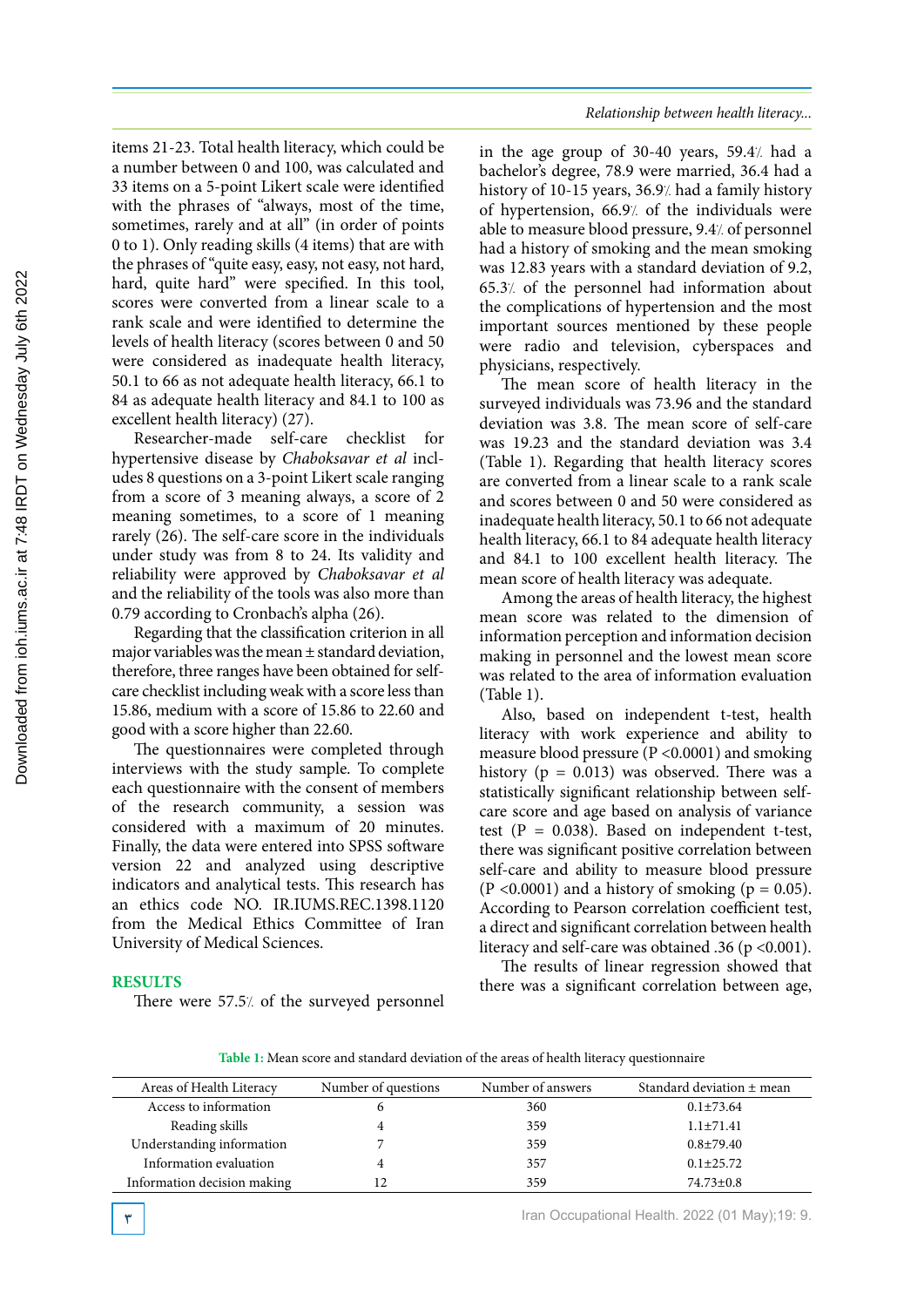Table 2: Results of linear regression analysis for self-care prediction in personnel **Table 2:** Results of linear regression analysis for self-care prediction in personnel

| Variable                               | Estimation | <b>SD</b> | Confidence interval |            | Parent     | Significance |
|----------------------------------------|------------|-----------|---------------------|------------|------------|--------------|
|                                        |            |           | Low limit           | high limit | statistics | level        |
| Health literacy                        | 0.08       | 0.01      | 0.056               | 0.104      | 4.386      | < 0.0001     |
| Age group 18-29                        | 14.59      | 1.0       | 12.62               | 16.55      | 211.32     | <0.0001      |
| Age group 30-40                        | 13.37      | 0.9       | 11.51               | 15.22      | 200.04     | <0.0001      |
| Age group 41-50                        | 13.93      | 0.1       | 11.97               | 15.88      | 198.48     | < 0.0001     |
| Age group 51-60                        | 14.32      | 1.5       | 11.27               | 17.37      | 84.95      | < 0.0001     |
| Inability to measure blood<br>pressure | $-1.24$    | 0.36      | $-1.96$             | $-0.53$    | 11.63      | 0.001        |

ability to measure blood pressure and health literacy with self-care score at the level of 0.05. According to the results of this test, the age group variable predicts the self-care score. Also, by increasing one unit in the health literacy score, the mean self-care score in personnel increases by 0.08. Inability to measure blood pressure significantly leas to reduce the score of self-care. This decrease is about 1.24. It means those who are not able to measure blood pressure have significantly less self-care (Table 2).

## **CONCLUSION**

Health literacy and self-care behaviors of the staff are not satisfactory. There was a direct and significant relationship between health literacy and self-care. Therefore, it is necessary to design the essential promotional interventions to improve the status of these two variables in these personnel. Also, to

increase health literacy, personnel with less work experience and those who are not able to measure blood pressure and have a history and smoking should be in priority. To increase self-care, younger personnel and those who do not have the ability to measure blood pressure should be in priority.

## **ACKNOWLEDGMENTS**

This article is the result of a master's thesis on the international campus of Iran University of Medical Sciences. The authors would like to appreciate the cooperation of Tehran fire officials and firefighters participating in this study.

## **CONFLICTS OF INTEREST** None.

### **FINANCIAL RESOURCES** None.

## **How to cite this article**:

Mahnaz Solhi, Farbod Ebadi Fard Azar, Zibandeh Ahmadi, Mahboubeh Rasouli. Relationship between health literacy and self-care for prevention of high blood pressure among firefighters in Tehran in 2019. Iran Occupational Health. 2022 (01 May);19:9.

**\*This work is published under CC BY-NC 4.0 licence**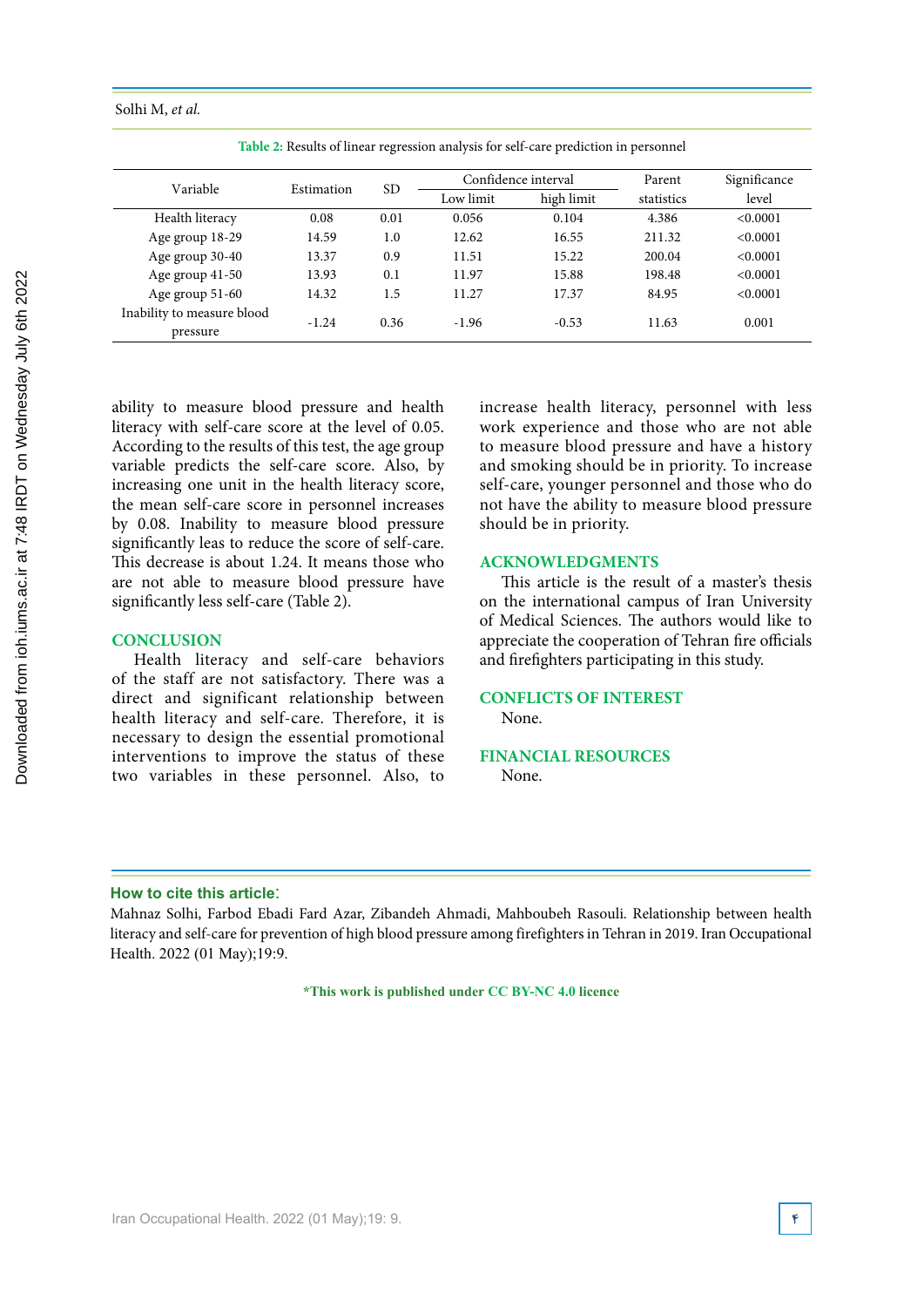



### **Lighting and color temperature assessment in the office workplaces and relationship to visual fatigue Lighting and color temperature assessment in the office workplaces and رابطهی سواد سالمت و خودمراقبتی برای پیشگیری از ابتال به بیماری پرفشاری خون در کارکنان آتشنشانی شهر تهران، سال 1398**

 $\mathbb{R}$  Health Sciences Research, Hamedan University of Medical Sciences, Hamedan, Iran. goldon $\mathbb{R}$ .iran. goldon **Zahra Pirmoradi,** MSc, Department of Occupational Hygiene, School of Health, Hamadan University of Medical Sciences, Hamadan, Iran **فربد عبادی فرد آذر:** استاد، مرکز تحقیقات ارتقاء سالمت، دانشگاه علوم پزشکی ایران، تهران، ایران. **Majid Motamedzadeh Torghabeh,** Professor, Department of Ergonomics, School of Health, Hamadan University of ahmadi.zi@iums.ac.ir **مهناز صلحی:** استاد، مرکز تحقیقات بهداشت کار ایران، دانشگاه علوم پزشکی ایران، تهران، ایران. **زیبنده احمدی:** )\* نویسنده مسئول( دانش آموخته کارشناسی ارشد آموزش بهداشت و ارتقاء سالمت، پردیس بین الملل، دانشگاه علوم پزشکی ایران، تهران، ایران.

**Javad Fardmal, Associate Professor, Associate Professor, School of Biology** Medical Sciences, Hamadan, Iran **محبوبه رسولی:** دانشیار، گروه آمار زیستی، دانشکده بهداشت، دانشگاه علوم پزشکی ایران، تهران، ایران.

## چکیده

| زمینه و هدف: وظایف سخت کارکنان عملیاتی آتشنشانی، خطر ابتلا به فشارخون بالا و بیماریهای حاد قلبی–        | كليدواژهها                |  |
|---------------------------------------------------------------------------------------------------------|---------------------------|--|
| عروقی و مغزی را افزایش میدهد. هدف این مطالعه، تعیین رابطه ی سواد سلامت و خودمراقبتی از ابتلا به بیماری  | پرفشاري خون               |  |
| پرفشاری خون در کارکنان آتشنشانی شهر تهران بود.                                                          | خودمراقبتي                |  |
| روش بررسی: این مطالعه ی مقطعی، در سال ۱۳۹۸ با مشارکت ۳۶۰ نفر از کارکنان آتشنشانان مرد ۶۰-۱۸ ساله        | سواد سلامت<br>آتش،نشان ها |  |
| شاغل در سازمان اّتشiنشانی تهران انجام شد. روش نمونهگیری، ابتدا به صورت خوشهای در بین مناطق و سپس به     |                           |  |
| صورت تصادفی ساده در هر منطقه بود. ابزار گردآوری دادهها، فرم مشخصات فردی، پرسشنامه ی استاندارد سواد      |                           |  |
| سلامت ایرانیان و چکµست خودمراقبتی از ابتلا به بیماری پرفشاری خون بود. دادهها در نرم افزار SPSS نسخه ی   |                           |  |
| ٢٢ با استفاده از روشهای توصیفی و آزمونهای تحلیلی، تجزیهوتحلیل شد.                                       |                           |  |
|                                                                                                         | تاريخ دريافت: ١۴٠٠/٠٢/٠٨  |  |
| یافته ها: ۵۷/۵ درصد افراد در گروه سنی ۴۰-۳۰ سال قرار داشتند. میانگین نمره ی سواد سلامت، ۷۳/۹۶ با        | تاريخ پذيرش: ١۴٠٠/١٠/١٣   |  |
| انحراف معیار ۳/۸ بود. بیشترین و کمترین نمره ی میانگین سواد سلامت، مربوط به بعد درک اطلاعات و حیطه ی     |                           |  |
| مهارت خواندن بود. ۴۴/۲ درصد از سواد سلامت کافی و ۲۶/۷ از سواد سلامت عالی برخوردار بودند. میانگین نمره ی |                           |  |
| رفتارهای خودمراقبتی، ۱۹/۲۳ با انحراف معیار ۳/۴ به دست آمد. در ۱۴/۴ درصد میانگین نمره ی خودمراقبتی، خوب  |                           |  |
| بود. بین سواد سلامت و خودمراقبتی، همبستگی مستقیم و معنادار به میزان ۰/۳۶ مشاهده شد (p<۰/۰۰۱).           |                           |  |
| نتیجه گیری: سواد سلامت و رفتارهای خودمراقبتی کارکنان در پیشگیری از ابتلا به بیماری پرفشاری              |                           |  |
| خون، در حد مطلوبی نیست. بین سواد سلامت و خودمراقبتی، همبستگی وجود داشت؛ لذا طراحی                       |                           |  |
| مداخلات ارتقایی در این زمینه ضروری است.                                                                 |                           |  |
|                                                                                                         |                           |  |
| تعارض منافع: گزارش نشده است.                                                                            |                           |  |
| منبع حمايت كننده: ندارد.                                                                                |                           |  |
|                                                                                                         |                           |  |
|                                                                                                         |                           |  |
|                                                                                                         |                           |  |
|                                                                                                         |                           |  |
|                                                                                                         |                           |  |
|                                                                                                         |                           |  |

## شیوه استناد به این مقاله:

Mahnaz Solhi, Farbod Ebadi Fard Azar, Zibandeh Ahmadi, Mahboubeh Rasouli. Relationship between health literacy and self-care for prevention of high blood pressure among firefighters in Tehran in 2019. Iran Occupational Health. 2022 (01 May);19:9.

**\*انتشار این مقاله به صورت دسترسی آزاد مطابق با 4.0 NC-BY CC صورت گرفته است**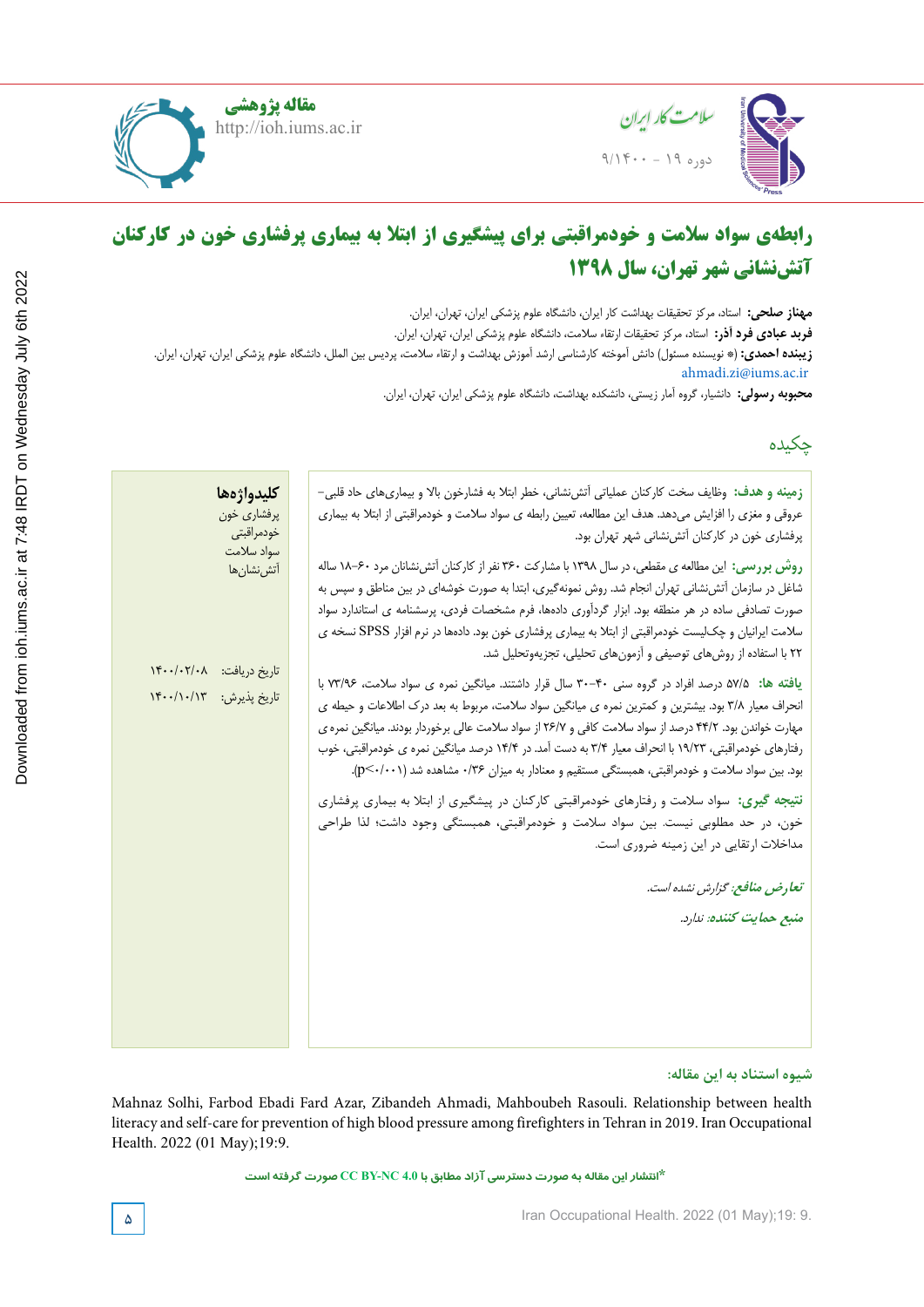## **مقدمه**

پرفشاری خون یکی از مشکالت بهداشت عمومی شایع در جهان بودهکه قابل پیشگیری و قابل درمان است (1-3). امروزه، بیماریهای قلبی-عروقی و حمالت قلبی، اولین عامل مؤثر در مرگومیر گروههای مختلف سنی و جنسی در سرتاسر جهان است (۳، ۴). فشار خون بالا، عامل 45درصد مرگومیر ناشی از بیماری قلبی-عروقی و 51 درصد از سکته های مغزی در دنیا میباشد (3). عالوه براین، فشارخون، یک عامل خطربرای بیماریهای کلیوی و چشمی است که علت اصلی ناتوانی در سراسر جهان محسوب میشود (،4 5).

فشار خون بالا، توسط انجمن قلب آمریکا، بهعنوان فشار سیستولیک بیشتر از 14 میلیمتر جیوه یا فشار دیاستولیک بیشتر از 9 میلیمتر جیوه تعریف شده است (،2 5). علت اصلی فشارخون بالا، بیماری آترواسکلروز یا تصلب شرایین به معنی ضخیم شدن و سفتی دیواره ی سرخرگاست. فشار خون بالا، به دیوارههایشریان آسیب میرساند و تشکیل پالك را تسریع میکند؛ بنابراین، پیشرفت آترواسکلروز را شروع یابدتر می کند (۶، ۷). از ۱۷ میلیون مرگ جهانی در سال که ناشی از بیماریهای قلبی-عروقی است (۳، ۶)، ۹/۴ میلیون نفر به دلیل پرفشاری خون اتفاق میافتد (6). سهچهارم افراد با فشارخون بالا، یعنی 639 میلیون نفر، در کشورهای درحالتوسعه با منابع محدود ساکن هستند که آگاهی بسیار محدودی از نشانهها و پیامدهای فشارخون و همچنین ضعف در کنترل آن دارند (،4 ،7 8). در افریقا 46 درصد ودر خاورمیانه 41 درصد، بیشترین میزان فشارخون در افرادبا سن بالای 25 سال گزارش شده است (۸، ۹). حوادث بیماریهای قلبی-عروقی، حدود %45 از مرگومیرهای در حین انجاموظیفه در بین آتشنشانان، ٢٢٪ در افسران پلیس و ١١٪ در میان کارکنان فوریتهای پزشکی را تشکیل میدهد، در حالی که ارقام مربوط به کارگران ساختمانی و تمام مشاغل، به ترتیب %10 و %15 است (10-12). ارقام کمتر برای کارکنان فوریتهای پزشکی، احتمالاً نشاندهنده ی توزیع سن جوان آنها است و مشخص شده است که خطر نسبی یک رویداد قلبی-عروقی در طی انجاموظیفه بهطور مداوم کمتر از سرکوب آتش یا پاسخ به زنگ خطر است (،10 13). وجودمشکالت،عدم امنیت شغل،کمبود مزایا و ازهمه مهمتر، استرس، ازجمله ی عواملی است که کیفیت سالمت، ایمنی و رضایتمندی کارکنان را کاهش مے دهد (۱۴).

شغل آتشنشانی، بهطور گستردهای بهعنوان حرفهای

پرتنش و خطرناك شناخته شده است (13). فعالیت بدنی شدید، تنش عاطفی و آلایندههای محیطی، همگی سیستم قلبی-عروقی را تحت فشار قرار میدهند و هرکدام میتوانند خطر حوادث ناگهانی قلبی را در افراد مستعد، افزایش دهند (،14 15). مرگ ناگهانی قلبی و سایر حوادث بیماریهای قلبی، بهاحتمال زیاد در حین انجاموظیفه ی اضطراری شدید در مهار آتشسوزی رخ میدهد (15). عوامل مؤثر بر رویداد این حوادث، هنوز بهطور کامل شناسایی نشدهاند. گمان میرود ترکیبی از عوامل مختلف حرارتی، فیزیکی و روانی، به عملکردعروق قلبی آسیب رسانده و این حوادث را رقم میزند (16). اعمال شدید بدنی، بهعنوان محرك وقایع ناگهانی قلبی شناخته میشود. در کل عملیات اضطراری و آموزش، 31 درصد از مرگومیرها در بین آتشنشانانی رخ میدهد که 10 دقیقه کار سنگین انجام دادهاند. در حالی که 13 درصد از مرگومیرها در کسانی است که بیش از ۶۰ دقیقه کار سنگین انجام دادهاند (17).

با توجه به پویایی اعضای تیم در رابطه با شغل پرمخاطره ی کارکنان آتشنشانی، حوادث جانبی شغلی ضمن کار میتواند عملکرد شغلی آنها و ایمنی همکاران و همچنین امنیت عمومی را به خطر بیندازد. عالوه بر این، مرگومیر آتشنشانان، بار اقتصادی قابل توجهی را به بخشهای آتشنشانی و جوامع محلی تحمیل میکند  $.$ (16)

آتشنشانان در طول شیفت کاری، با اموری مواجه هستند که رویارویی با آنها برای مردم در اندازه ی اندك نیز بیماریزا است. اموری چون صدای زنگ حریق، استرس رانندگی و ترافیک، حوادث، استرس جوابگویی به بیسیم، استرس هنگام رسیدن به محل، دود و گازهای سمی، حرارت در محل آتشسوزی، تماس یا جذب مواد شیمیایی از طریق پوست، صدمات فیزیکی هنگام انجاموظیفه، پرتوهای یون ساز، ترس و دلهره ی انجام بهینه ی عملیات، حفظ جان خود و همکاران، عوارض ناشی ازوقوع انفجاردر صحنه یحادثه، ارگونومی وسایل، تجهیزات و ماشینآلات، حملونقل تجهیزات سنگین، انجام خدمت در شیفت 24 ساعته، نبود تغذیه ی صحیح و متناسب، با حرفه ی آتشنشانی همراه است (،11 ،14  $\Lambda$ 

یکی از تعیینکنندههای اصلی کنترل پرفشاری خون، رفتارهای خودمراقبتی است (19). خودمراقبتی، گام اول سالمت و عملی است که در آن هر فرد از دانش، مهارت و توان خود بهعنوان یک منبع استفاده میکند تا بهطور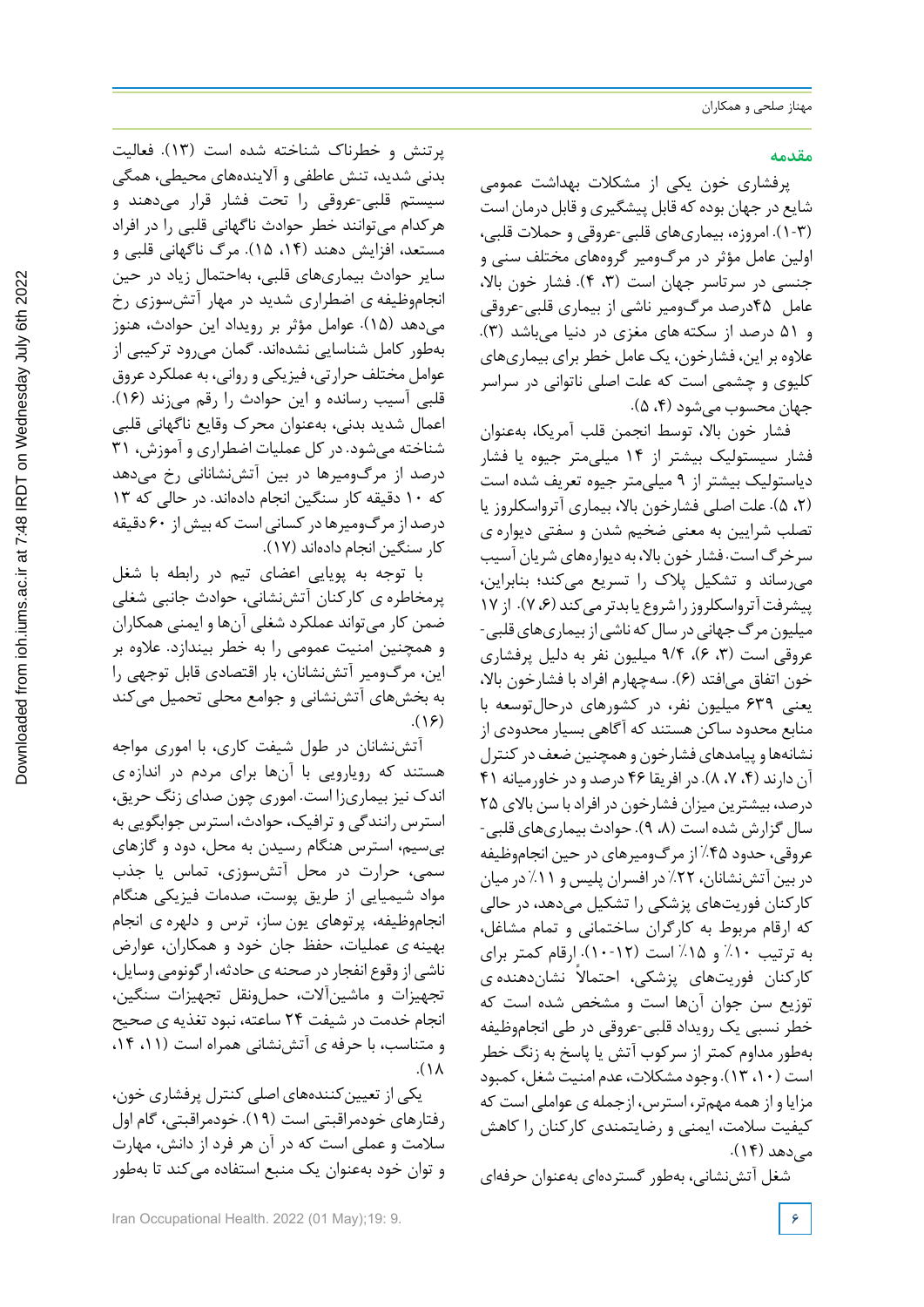مستقل، درباره ی خود تصمیمگیری نموده و متکی به خود باشد. این تصمیمگیری میتواند شامل مشورت و کسب کمک تخصصی یا غیرتخصصی از دیگران نیز باشد (20). مطالعات متعدد، بیانگر آن است که رعایت رفتارهای مربوط به خودمراقبتی در پرفشاری خون، در تنظیم فشارخون کمککننده است (23). بیماری پرفشاری خون، به رفتارهای خودمراقبتی ویژهای شامل اندازهگیری منظم فشارخون، کاهش نمک مصرفی، فعالیت بدنی منظم، اجتناب از استرس، تغذیه ی سالم، مدیریت وزن و پایبندی به درمان، عدم استفاده از دخانیات و اجتناب از مصرف الکل، نیاز دارد (،21 22). ویزیت منظم مراقبتهای بهداشتی و کاهش استرس، استفاده از ترکیبی از رژیم غذایی غنی از میوهها، سبزیجات و لبنیات کمچرب با اشباع کاهش یافته وکل چربی، باکاهش فشار خون سیستولیک به میزان 5,5 میلیمتر جیوه و با محدود کردن مصرف نمک به بیش از 2 تا 4 گرم در روز، فشار خون سیستولیک با کاهش 2 تا 8 میلیمتر جیوه همراه است (22 و 23).

سواد سلامت، یکی از عوامل مؤثر دسترسی به اطلاعات مرتبط با سالمتی و درنتیجه، خودمراقبتی بهتر، شناخته شده است. سواد سالمت، به معنی «توانایی افراد برای قابلیت به دست آوردن، تفسیر، عمل کردن، درک اطلاعات اولیه ی خدمات بهداشتی مورد نیاز در تصمیمگیریهای مناسب بهداشتی» تعریف شده است (24). مطالعات، نشان دادهاند افراد با سطح پایین سواد سالمت، درك ناکافی اطلاعات بهداشتی، آگاهی کمتر درباره ی وضعیت سالمت خودو نیزرفتارهــای پیشــگیرانه ی ضعیفتری دارند و ناتوانی در مهارتهای خودمراقبتی و تشخیص دیرهنگام بیماریهادر آنهادر حد مطلوب نیست (25).

آتشنشانان، ازجمله ی گروههایی هستند که در معرض بیماریهای قلبی-عروقی و مغزی، استرسهای شغلی شدید و مخاطرات دیگر قرار دارند و درعینحال بسیاری از آنها سواد سالمت لازم برای مقابله با بیماریها، حفظ سالمت و تندرستی خود را ندارند. نظر به اینکه با وجود عوامل متعدد در گسترش فشارخون بالا در این گروه، تحقیقی مبنی بر ارتباط رفتارهای خودمراقبتی با سواد سالمت تاکنون در ایران انجام نشده است، لذا مطالعه ی حاضر، به تعیین ارتباط سواد سالمت و خودمراقبتی در پیشگیری از ابتال به پرفشاری خون در جمع آتشنشانان تهران میپردازد. یافتههای این مطالعه، در طراحی مداخلات ارتقایی در این کارکنان کاربرد دارد.

## **روش بررسی**

در این مطالعه ی مقطعی از نوع توصیفی و تحلیلی، تعداد نمونه 360 نفر کارکنان آتشنشانی شهر تهران در سال 1398 بود. متغیر مستقل، سواد سالمت و متغیر وابسته، خودمراقبتی از بیماری پرفشاری خون است. ابتدا با روش نمونهگیری خوشهای، از کل مناطق آتشنشانی شهر تهران بهصورت تصادفی تعدادی از مناطق انتخاب شد که شامل مرکز آتشنشانی مناطق .6 .5 .3 2 با 13 ناحیه ی شهر تهران بود. سپس با روش نمونهگیری تصادفی ساده در هر منطقه، انتخاب تعداد آتشنشانان متناسب با تعداد کل به روش تخصیص متناسب صورت گرفت. در هر منطقه، نمونههای مورد مطالعه، تعداد 90 نفر بودند.

حجم نمونه با توجه به همبستگی بین سواد سالمت و رفتارهای خودمراقبتی، از بین افراد با در نظر گرفتن جامعه ی هدف (5000 نفر)، لحاظ کردن خطای 5 درصد وتوان آزمون 80 درصد، تعدادنمونه یموردنیاز 199 نفر برآوردگردید. با توجه به خوشهای بودن روش نمونهگیری با اعمال اثر طرح ،1/8 درنهایت حجم نمونه، 360 نفر تعیین شد.

معیار ورود به مطالعه، داشتن سن 18 تا 60 سال، عدم بیماری مزمن و نداشتن پرفشاری خون بود. معیار خروج، ابتال به بیمارهای مزمن و پرفشاری خون بود. کلیه ی کارکنان حائز شرایط ورود در مطالعه، در هر مرحله از تکمیل پرسشنامه در صورت تمایل، آزادی کامل در خروج از مطالعه را داشتند. کلیه ی شرکتکنندگان نیز آگاهانه و داوطلبانه در نمونهگیری شرکت کردند و از آنها رضایتنامه ی کتبی اخذ شد. از نظر محرمانه بودن اطالعات، به آنها اطمینان داده شد.

ابزارهای گردآوری دادهها در این مطالعه، شامل فرم مشخصات فردی، پرسشنامه ی استاندارد سواد سالمت بزرگسالان و چکلیست محقق ساخته ی خودمراقبتی از بیماری پرفشاری خون توسط چابکسوار وهمکاران بود (26). فرم مشخصات، شامل 10 سؤال مربوط به اطالعات جمعیتشناسی از قبیل سن، میزان تحصیالت، وضعیت تأهل، سابقه ی کار، کسب منابع اطالعات درخصوص عوارض ناشی از فشارخون و نوع منبع اطالعات، سابقه ی فشارخون در خانواده، توانایی اندازهگیری فشارخون و سابقه ی مصرف دخانیات و مدتزمان مصرف آن بود.

پرسشنامه ی استاندارد سواد سالمتHealth( و منتظری Literacy for Iranian Adults=HELIA) همکاران (27)، شامل 5 بعد دسترسی شامل گویههای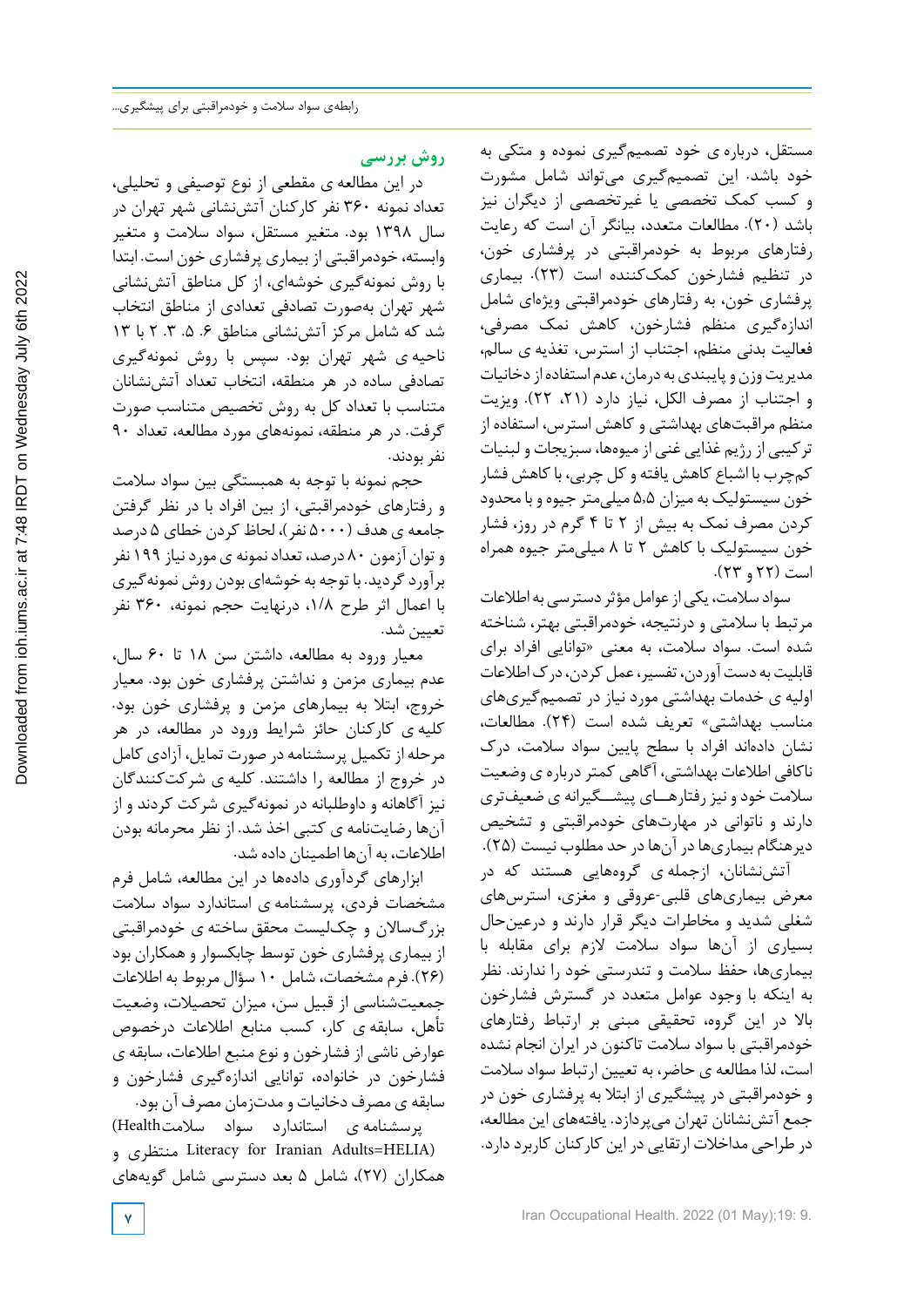،1-6 مهارت خواندن شامل گویههای ،7-10 درك شامل گویههای ۱۷-۱۱، ارزیابی شامل گویههای ۲۱-۱۸ و تصمیمگیری و کاربرد اطالعات سالمت شامل گویههای 22-33 است. کل سواد سالمت که میتوانست عددی بین 0 تا 100 باشد، محاسبه شد و 33 گویه در مقیاس 5 درجهای لیکرت که با کلمات همیشه، بیشتر اوقات، گاهی از اوقات، بهندرت و بههیچوجه مشخص شدند (به ترتیب امتیاز 5 تا 1). فقط مهارت خواندن (4 گویه)، با جمالت « ً کامال آسان است»، «آسان است»، «نه آسان است نه سخت»، «سخت است» و « ً کامال سخت است»، مشخص شده بود. در این ابزار، نمرات از مقیاس خطی به مقیاس رتبهای تبدیل شده و جهت تعیین سطوح سواد بهداشتی مشخص گردیدند (نمره ی بین 0 تا 50 سواد سالمت ناکافی، 50/1 تا 66 سواد سالمت نهچندان کافی، 66/1 تا 84 سواد سالمت کافی و 84/1 تا 100 سواد سالمت عالی در نظرگرفته شد).

چکلیست محقق ساخته ی خودمراقبتی از بیماری پرفشاری خون توسط چابکسوار و همکاران (26)، شامل 8 سؤال در مقیاس 3 درجهای لیکرتاز نمرهی 3 به معنی همیشه، نمره 2 به معنی گاهی از اوقات تا نمره 1 به معنی بهندرت مشخص شد. نمره ی خودمراقبتی در افراد مورد مطالعه، از 8 تا 24 محسوب میشد. روایی و پایایی آن در مطالعه ی چابکسوار و همکاران، برحسب آلفای کرونباخ 0/79 بودو موردتأیید قرارگرفته بود.

با توجه به اینکه معیار دستهبندی در تمام متغیرهای اصلی میانگین  $\pm$  انحراف معیار بود، لذا برای خودمراقبتی هم سه محدوده ی ضعیف با نمره کمتر از ۱۵/۸۶، متوسط با نمره ی 15/86 تا 22/60 و خوب با نمره ی بالاتر از 22/60 به دست آمده است.

پرسشنامهها از طریق مصاحبه با افراد نمونه ی مطالعه، تکمیل شد و برای تکمیل هرپرسشنامه با موافقت اعضای جامعه ی پژوهش، یک جلسه ی حداکثر 20 دقیقهای در نظرگرفته شد. درنهایت،دادهها به نرمافزار SPSS نسخه ی 22 واردو با استفاده از شاخصهای توصیفی و آزمونهای تحلیلی، تجزیهوتحلیل شد.

برای توصیف اطالعات، از آمار توصیفی (تهیهی جداول توزیع فراوانی، میانگین و انحراف معیار) و برای

تعیین رابطه بین متغیرهای دموگرافیک و سواد سالمت، تعیین رابطه بین متغیرهای دموگرافیک و خودمراقبتی و تعیین رابطه ی بین سواد سالمت و خودمراقبتی، آزمونهای تی مستقل، آنالیز واریانس یکطرفه، کای دو، فیشر و ضریب همبستگی پیرسون و ضریب رگرسیون خطی استفاده شد.

این تحقیق، دارای کد اخالق به شماره ی .IUMS.IR .1398.1120REC از کمیته ی اخالق پزشکی دانشگاه علوم پزشکی ایران است. پس از انجام مکاتبات و هماهنگیهای اداری لازم و برگزاری جلسه با مسئولین سازمان آتش،نشانی، پرسشنامهها توسط کارکنان آتشنشانی تکمیل شد. قبل از ارائه ی پرسشنامه به افراد نمونه، هدف پژوهش توضیح داده شد و از آنها رضایتنامه ی کتبی اخذ گردید. ضمن احترام به عقاید و نگرش افراد نمونه، به آنها درباره ی محرمانه ماندن اطالعات پرسشنامه اطمینان داده شد و افراد نمونه هر زمان که مایل بودند، میتوانستند از مطالعه خارج شوند. ارائه ی گزارش نهایی به سازمان آتشنشانی نیز مد نظر قرارگرفت.

## **یافتهها**

57/5 درصد کارکنان موردبررسی،درگروه سنی -40 30 سالقرارداشتند؛59/4 درصد مدركلیسانسداشتند. 78/9 متأهل بودند؛ 36/4 سابقه ی 10-15 سال داشتند. ۳۶/۹ درصد دارای سابقه ی فشارخون بالا در خانواده بودند 66/9 درصد ازافرادپژوهش، تواناییاندازهگیریفشار خون راداشتند. 9/4 درصد ازکارکنان،سابقه یمصرفدخانیات داشتند و میانگین مصرف دخانیات 12/83 سال با انحراف معیار 9/2 به دست آمد. 65/3 درصد از کارکنان مورد مطالعه، اطالعاتی درخصوص عوارض ناشی از پرفشاری خون داشتند و مهمترین منابع ذکرشده توسط این افراد، به ترتیب رادیوتلویزیون، شبکههای مجازی و پزشک بوده است.

میانگین نمره ی سواد سالمت در افراد مورد مطالعه، 73/96 و انحراف معیار 3/8 بود. میانگین نمره ی خودمراقبتی، 19/23 و انحراف معیار 3/4 به دست آمد (جدول ١). با توجه به اینکه نمرات سواد سلامت از مقیاس

|  | جدول ۱: جدول میانگین، انحراف معیار و حداقل و حداکثر نمرات سواد سلامت و خودمراقبتی در افراد مورد مطالعه |  |
|--|--------------------------------------------------------------------------------------------------------|--|
|  |                                                                                                        |  |

| حداكثر       | حداقل | انحراف معيار            | ميانگين | متغير       |
|--------------|-------|-------------------------|---------|-------------|
| ۰۰           |       | $\mathsf{r}/\mathsf{v}$ | YY/99   | سواد سلامت  |
| $\mathbf{v}$ |       | $\mathbf{r}/\mathbf{r}$ | 19/57   | خود مراقبتی |

**Iran Occupational Health. 2022 (01 May);19: 9. 88. <b>88. 8 8. 8. <b>8 8. 8**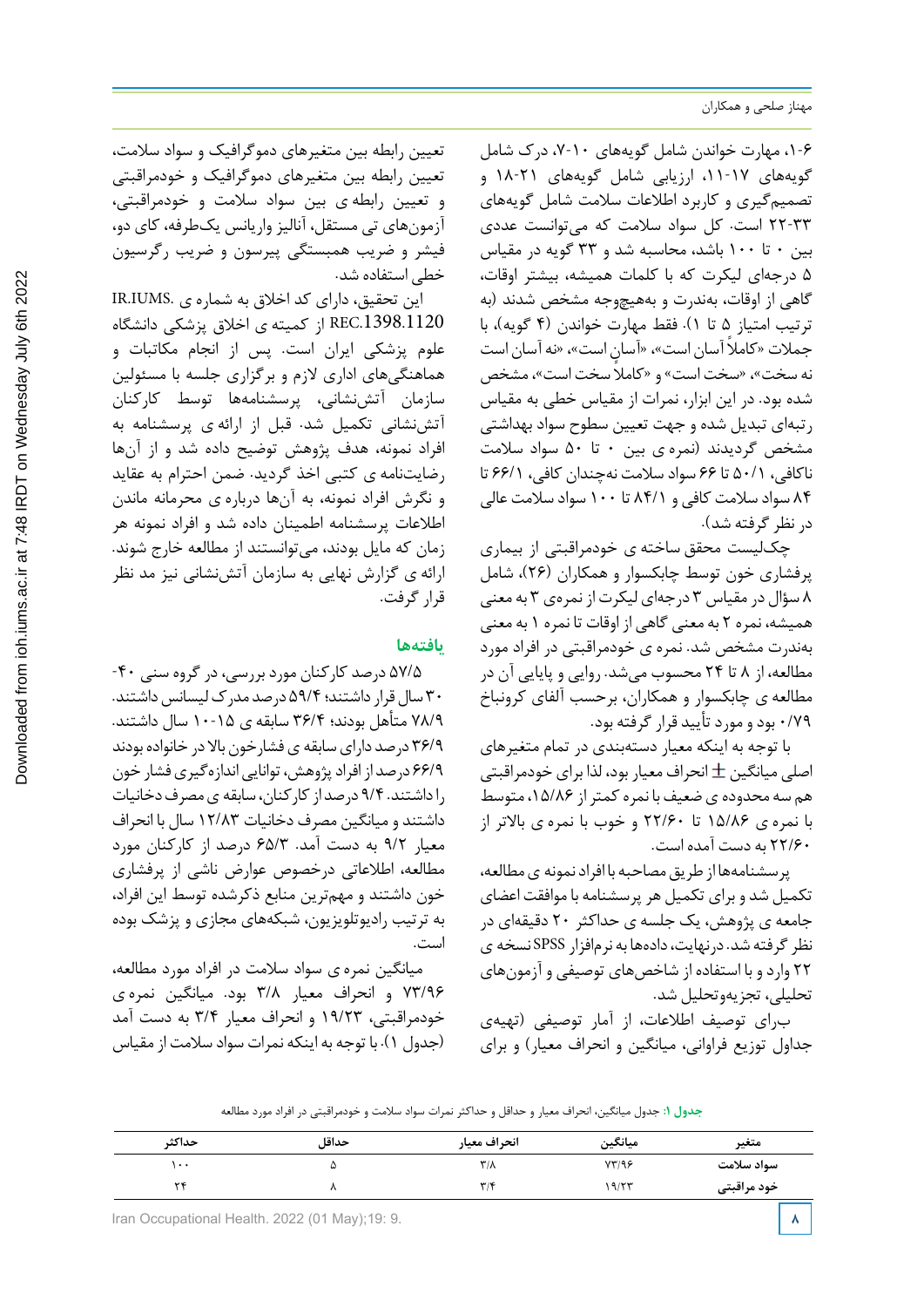| بحدون ۰۰ میتونیس شرد و ۰۰ تراب شیور اخیسه شای پرسستونه سوانو شادشت |                     |              |                     |  |  |
|--------------------------------------------------------------------|---------------------|--------------|---------------------|--|--|
| انحراف معيار±ميانگين                                               | تعداد ياسخ داده شده | تعداد سوالات | حیطه های سواد سلامت |  |  |
| $.11$ $\pm$ Y۳/۶۴                                                  | ۳۶.                 | ¢            | دسترسی به اطلاعات   |  |  |
| $1/1$ $\pm$ $V$ $1/$ $F$ $1$                                       | ۳۵۹                 |              | مهارت خواندن        |  |  |
| $\cdot$ / $\lambda$ $\pm$ Y۹/۴ $\cdot$                             | ۳۵۹                 | v            | درک اطلاعات         |  |  |
| $\cdot$ /1 $\pm$ ۲۵/۷۲                                             | ۳۵۷                 |              | ارزيابي اطلاعات     |  |  |
| <b>NYVYI.IA</b>                                                    | ۳۵۹                 | ۱۲           | تصميمگيري اطلاعات   |  |  |

**جدول -2 میانگین نمره و انحراف معیار حیطه هاي پرسشنامه سواد سلامت جدول :2** میانگین نمره و انحراف معیار حیطه های پرسشنامه سواد سالمت

**انحراف متغیر برآورد معیار حد پایین حد بالا آماره والد سطح معناداري فاصله اطمینان سواد سلامت** /08 0 /01 0 /056 0 /104 0 /386 44 /0001 0> رده سنی 1**4-19 14 /9-18 19-18 18 18-19 17/97 17/97 16 16-19 16-19 17-19 18-14 19-19** 18-19 16-19 16-19 رده سنی ۴**۰-۴۰** / ۱۳/۳۷ / ۱۳/۳۷ / ۲۰۰/۰۴ / ۲۰۰/۰۴ / ۲۰۰/۰۴ / ۲۰۰/۰۴ **رده سنی 50-41** /93 13 /1 0 /97 11 /88 15 /48 195 /0001 0> **رده سنی (۵–۶۰ – ۱۲/۳۷ - ۱۲/۲۷ - ۱۲/۳۷ - ۲۰/۰۰۰ - ۲/۰۰۰ / ۲/۰۰۰ - ۲/۰۰۰ / ۲/۹۵ توانایی اندازه گیري فشار خون: (ندارد)** /24 -1 /36 0 /96 -1 /53 -0 /63 11 /001 0

**جدول :3** نتایج آنالیز رگرسیون خطی برای پیشبینی خودمراقبتی در کارکنان

متغیرهای سن، توانایی اندازهگیری فشار خون و سواد سالمت با نمره یخودمراقبتی،در سطح 0/05 همبستگی معنادار وجود داشت. بر اساس نتایج این آزمون، متغیر رده ی سنی پیش بینی کننده ی نمره ی خودمراقبتی است. همچنین با افزایش یک واحد در نمره ی سواد سالمت، میانگین نمره ی خودمراقبتی در کارکنان 0/08 افزایش مییابد. عدم توانایی اندازهگیری فشار خون، باعث کاهش معنادار نمره ی خودمراقبتی میشود. این کاهش، حدود ۱/۲۴ است؛ یعنی کسانی که توانایی اندازهگیری فشار خون را ندارند، بهصورت معناداری خود مراقبتی کمتری دارند (جدول 3).

## **بحث**

یافتههای این مطالعه، نشان داد سطح سواد سالمت کارکنان آتشنشانی مورد مطالعه، مطلوب نبود. بیشترین میانگین نمره ی سواد سلامت، مربوط به بعد درک اطلاعات و تصمیمگیری اطالعات و کمترین میانگین نمره، مربوط به حیطه ی ارزیابی اطالعات بود. بررسی نتایج پژوهش، نشان داد بیشترین تعداد نمونههای پژوهش حاضر، دارای اطالعات دموگرافیک بدینصورت بودند که در رده سنی 30-40 سال، با مدرك تحصیلی کارشناسی، متأهل، سابقه ی شغلی ۱۵-۱۰ سال بوده، سابقه پرفشاری خون در خطی به مقیاس رتبهای تبدیل و نمره بین 0 تا 50 سواد سالمت ناکافی، 50/1 تا 66 سواد سالمت نهچندان کافی، 66/1 تا ٨۴سواد سلامت کافی و ٨۴/١ تا ١٠٠ سواد سلامت عالی در نظر گرفته شد، میانگین نمره ی سواد سالمت در حد کافے ،ہد.

در بین حیطههای سواد سالمت، بالاترین نمره ی میانگین، مربوط به بعد درك به اطالعات و تصمیمگیری اطالعات در کارکنان و کمترین نمره ی میانگین، نمره ی مربوط به حیطه ی ارزیابی اطلاعات بود (جدول ٢).

همچنین بر اساس آزمون آماری t مستقل، میان سواد سالمت با سابقه کار و توانایی اندازهگیری فشار خون (P<۰/۰۰۰۱) و سابقه ی مصرف دخانیات (۱۳+/=۰ p (مشاهده شد. بر اساس آزمون آنالیز واریانس، بین نمره ی خودمراقبتی و سن، رابطه ی معنادار آماری وجود داشت (/038=P0(. بر اساس آزمون آماری t مستقل بین خودمراقبتی و توانایی اندازهگیری فشارخون (0/0001) و سابقه ی مصرف دخانیات (0/05=p (هم همبستگی مثبت معنادار مشاهده شد.

با استفاده از آزمون ضریب همبستگی پیرسون، بین سواد سالمت و خودمراقبتی، رابطه ی همبستگی مستقیم  $(p<\cdot/\cdot\cdot\cdot)$ و معناداری به میزان ۰/۳۶۰ به دست آمد (۱۰۰۰ نتایج حاصل از رگرسیون خطی، نشان داد میان

**9** Iran Occupational Health. 2022 (01 May);19: 9.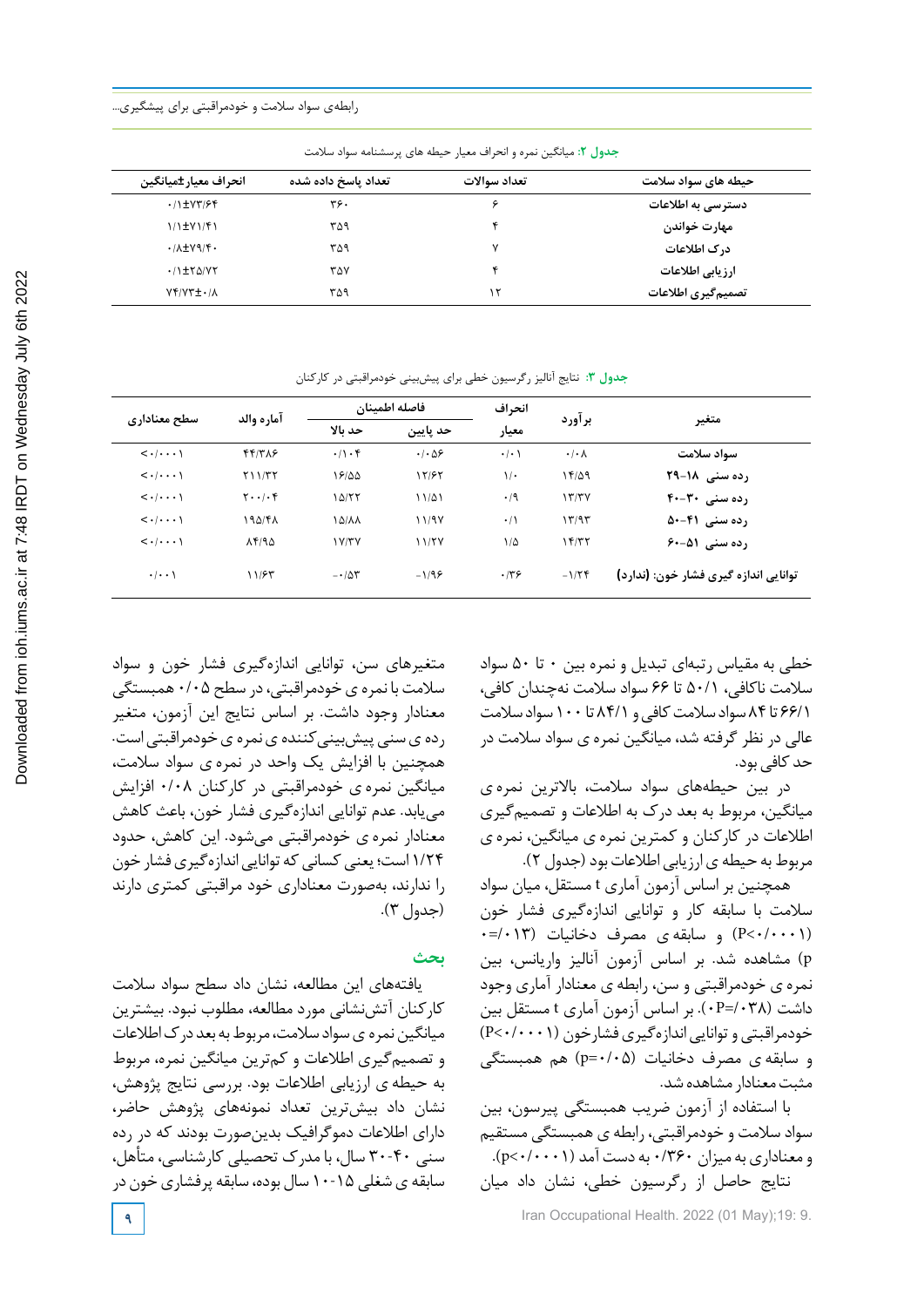خانواده نداشته، توانایی اندازهگیری فشار خون را داشته و سابقه ی مصرف دخانیات نداشتند.

همچنین نمونهها منبع اطالعاتی خود را رادیو و تلویزیون ذکر نموده بودند. درزمینهی منبع اطلاعاتی، نتایج پژوهش مرزبان و همکاران، نشان داد که بیشترین منابع اطلاعاتی مورد استفاده ی بیماران مبتلا به پرفشاری خون، پزشک معالج و کارکنان بهداشتی درمانی بودهاند (29). بهعالوه، نتایج پژوهش هالزچ وهمکاران و بونگ کیوجوی و همکاران، نشان داد آتش نشانان مورد مطالعه، دارای فشار خون بالا بودند و با نتایج پژوهش حاضر مغایرت نداشت (،30 23). این یافته را میتوان چنین تبیین نمود که با توجه به اینکه نمونههای پژوهش بونگ کیوجوی و همکاران بیشتر میانسال بودهاند، دلیل پرفشاری خون آنها با سن آنها مرتبط بوده وارتباطی به شغل آنها نداشته است.

از سوی دیگر، نتایج پژوهش ایزدی راد و ضاربان، نشان داد سطح سواد سالمت ناکافی در افراد با سنین بالا، میزان تحصیالت کمتر، درآمد پایینتر و زنان شایعتر بود و همچنین، ارتباط معنیداری بین سطح سواد سالمت و مراجعه به پزشک، انجام رفتارهای پیشگیرانه و وضعیت سالمت عمومی مشاهده شد و افراد با سطح سواد سالمت بهتر، وضعیت سالمت عمومی خود را بهتر ارزیابی کردند؛ همچنین بیش از سایرین نسبت به انجام رفتارهای پیشگیرانه مبادرت ورزیدند (31). این یافته را میتوان چنین تبیین نمود که درصد بیشتری از کسانی که سواد سالمت کافی دارند، رفتارهای خودمراقبتی (همچون مراجعه به پزشک و چکاپ) دارند؛ زیرا به نظرمیرسد افراد با سطح سواد سالمت بالاتر، آگاهی بیشتری از رفتارهای خودمراقبتی ازجمله آزمایشهای غربالگری و لزوم انجام این آزمایشها داشته باشند. این یافته، بر ضرورت طراحی مداخلات ارتقایی بهمنظور ارتقای سواد سلامت این کارکنان تأکیدمے کند.

از سوی دیگر، نتایج پژوهش حاضر، اثبات نمود که میان سواد سلامت با سابقه ی کار، همبستگی مثبت وجود دارد (0/0001>P(؛ بدینصورت که افراد با سابقه ی کار بیشتر، سواد سالمت بهتری داشتند. همچنین، بین سواد سالمت (0/086 =p (با متغیرهای سابقه ی فشارخون در خانواده، سابقه ی مصرف دخانیات، رابطه ی معنیدار ضعیف و معکوس (کارکنانی که سابقه ی مصرف دخانیات و سابقه ی فشار خون در خانواده داشتند، سطح سواد سلامت کمتری داشتند) و با توانایی اندازه گیری فشارخون، رابطه ی معنیدار ضعیف و مستقیم وجود داشت. در پژوهشهای اطاعت و همکاران، پناهی و همکاران و ستوارت و همکاران نیز بین سواد سالمت و استعمال

دخانیات، ارتباط مستقیم و معنادار مشاهده شد که همسو با نتایج پژوهش حاضراست. این مسئله، میتواند حاکی از آن باشد که سواد سالمت، جزو متغیرهای شناختی است و به نظر میرسد سواد سالمت پایین، یک تعبیر مفهومی مشخص از آگاهی ضعیف درخصوص خطرات بهداشتی مرتبط با استعمال دخانیات ودر پی آن، ابتال به پرفشاری خون میباشد (.32-34) بر اساس یافتههای این مطالعه، در برنامهریزی مداخالت ارتقایی برای این کارکنان باید کسانی که سابقه ی کمتری دارند، موردتوجه قرارگیرند.

در این تحقیق، میان سواد سلامت با توانایی اندازهگیری فشار خون، همبستگی مثبت مشاهده شد (0/0001>P(. همچنین، رفتارهای خودمراقبتی با توانایی اندازهگیری فشار خون(0/168 =p (و سابقه ی مصرف دخانیات (p= ۰/۱۰۷ ودارای همبستگی منفی و ضعیف بود و ارتباط) معناداری داشت. همچنین بین سابقه ی مصرف دخانیات و رفتار خودمراقبتی، رابطهی همبستگی منفی و ضعیف وجود داشت. به این ترتیب که انجام رفتارهای خودمراقبتی و مراقبت از خود در کارکنانی که دارای سابقه ی مصرف دخانیات داشتند، کمتر بود. بهعالوه توانایی اندازهگیری فشارخون موجب میگردد انجام رفتارهای خودمراقبتی افزایش یابد. در این راستا، نتایج پژوهش پامالدی و همکاران و فرهندی و همکاران، بیانگر این امر بود که آموزش ترکیبی بر بهبود فشارخون و کنترل آن مؤثر است؛ به این صورت که قبل از مداخله ی آموزشی، بین دو گروه مداخله و کنترل اختالف معنیداری درخصوص میانگین نمرهی عملکرد کنترل فشارخون مشاهده نشد؛ ولی میانگین نمره ی عملکرد در گروه مداخله، شش ماه بعد از مداخله ی آموزشی افزایش پیدا کرد؛ اما در گروه کنترل، افزایش عملکرد مشاهده نشد (۳۵، ۳۶)؛ لذا با نتایج پژوهش حاضر مطابقت داشته است. در پایان، این یافته را نیز اینگونه میتوان تبیین نمود که شخصی که رفتارهای خودمراقبتی را آموخته باشد، توانایی اندازهگیری فشارخون را نیز خواهد داشت و از طرفی نیز اگر فرد دارای اطالعات ً و آموزشهای لازم درزمینهی خودمراقبتی باشد، مسلما اطلاع دارد که استعمال دخانیات در افزایش احتمال ابتلابه بیماریپرفشاریخونبیتأثیرنیست؛لذا بایددربرنامههای ارتقایی، روی ارتقای سواد سالمت و توانایی اندازهگیری فشارخون در این افراد کار شود.

بر اساس یافتههای پژوهش حاضر، میان سواد سالمت با سابقه ی فشارخون در خانواده، همبستگی مثبت مشاهده شد (0/132=P (که با نتایج پژوهش خالقی و همکاران، ایزدی راد و ضاربان همخوانی داشت (۳۷، ۳۱)؛ بنابراین، باید در مداخلات ارتقایی افراد دارای سابقه ی فشارخون در

Iran Occupational Health. 2022 (01 May);19: 9. **10**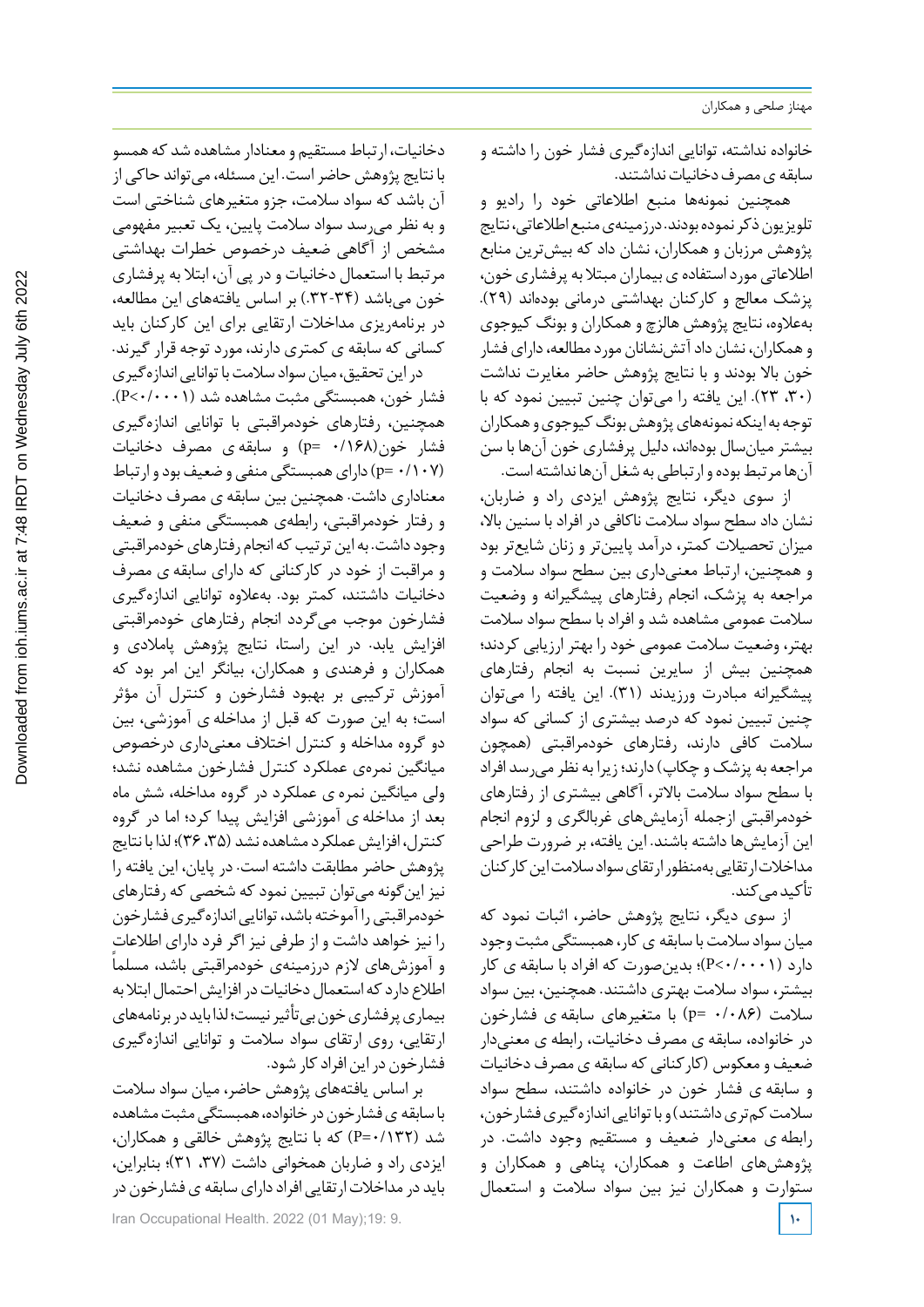خانواده مورد توجه قرار گیرند.

در مطالعه ی حاضر، میانگین و انحراف معیار خودمراقبتی کارکنان مورد بررسی درزمینهی ابتال به بیماری پرفشاری خون 19/23 و 3/4 بود. همچنین بین سواد سالمت و رفتارهای خودمراقبتی، رابطه ی معناداری (0/0001>P (وجود داشته است؛ بدینصورت که هرچه توانایی اندازهگیری فشارخون بیشتر بود، نمره ی خودمراقبتی بیشتربوده و با افزایش سواد سالمت، خودمراقبتی در کارکنان افزایش مییابد. از سوی دیگر، نتایج حاکی است که عدم توانایی اندازهگیری فشارخون باعث کاهش معنادار نمره ی خودمراقبتی شده و این کارکنان که توانایی اندازهگیری فشار خون را نداشتند، به خودمراقبتی نیز توجه کمتری داشتهاند. به این ترتیب که پژوهش اسکات و همکاران و ایزدی راد و ضاربان، نشان داد افراد با سواد سالمت بالاتر، بیشتر جهت انجام رفتارهای پیشگیرانه (انجام معاینات چشم، دهان و دندان، فشار خون و دیابت) مبادرت ورزیدند (٣٨، ٣١). دلیل این یافته رامی توان آگاهی افرادبا سواد سالمت بالا از رفتارهای خودمراقبتی و لزوم انجام آن ها و حساسیت و نگرانی بالاتر آن ها در خصوص سالمتی،دانست. با توجه به نتایج مطالعه، انجام مداخالت مؤثربهمنظور افزایش مشارکت افرادبا سطح سواد سالمت ناکافی و مرزی، جهت انجام رفتارهای پیشگیرانه ضروری است؛ زیرا با تشخیص بهموقع و پیشگیری از مشکالت سالمتی، از تحمیل هزینههای اضافی بر خانواده و جامعه کاسته خواهد شد. بهعالوه، در طراحی مداخالت ارتقایی، روی افزایش توانایی اندازهگیری فشار خون میبایست تمرکز و توجه بیشتری داشت.

در این پژوهش، بین نمره ی خودمراقبتی و سابقه ی مصرف دخانیات همبستگی مثبت معنادار مشاهده شد (0/05=p(. بدینصورتکه درکسانیکه سابقه یمصرف دخانیات داشتند، نمره ی خودمراقبتی آنها پایین بود. از سوی دیگر، نتایج مطالعه ی حاضر نشان داد بر اساس ضریب همبستگی پیرسون در افراد مورد بررسی، بین سواد سالمت و خودمراقبتی ارتباط مستقیم معناداری به میزان 0/360 به دست آمد (0/0001>p(؛ لذا طراحی مداخالت ارتقای سالمت بر ارتقای میزان خودمراقبتی در این کارکنان تأثیر دارد. همچنین آموزش رفتارهای خودمراقبتی درزمینهی پیشگیری، در ارتقای میزان سالمت این کارکنان ضروری است. نتایج پژوهش سیما پیمان و همکاران، حاکی است که ارتباط معنیداری بین سواد سالمت و رفتارهای خودمراقبتی یافت نشده است؛ بهعبارت دیگر، رفتارهای خودمراقبتی نمونهها در حد

مطلوبی بوده و درصد بالایی از آنها سواد سالمت کافی داشته اند؛ اما رفتارهای خودمراقبتی با سواد سالمت ارتباط نداشته است. (39)؛ لذا در طراحی مداخالت ارتقایی باید افزایش توانایی کسانی که سابقه ی مصرف دخانیات دارند، در اولویت قرار گیرد. انجام مطالعه در آتش نشانان بهعنوان افراد در معرض خطر و تمرکز بر سواد سالمت و خودمراقبتی درزمینهی فشارخون بالا، از نقاط قوت این مطالعه است و انجام مطالعه در یک شهر، از نقاط ضعف مطالعه است.

## **نتیجهگیری**

این مطالعه، نشان داد سواد سالمت و رفتارهای خودمراقبتی کارکنان در حد مطلوبی نیست. بین سواد سالمت و خودمراقبتی، ارتباط مستقیم و معناداری وجود داشت؛ لذا طراحی مداخالت ارتقایی لازم درزمینهی ارتقای وضعیت این دو متغیر در این کارکنان، ضروری است. همچنین برای افرایش سواد سالمت، باید کارکنان با سابقه ی کار کمتر و کسانی که توانایی اندازهگیری فشار خون ندارند و سابقه و مصرف دخانیات دارند، در اولویت قرار گیرند. برای افزایش خودمراقبتی، باید کارکنان جوانتر و کسانی که توانایی اندازهگیری فشارخون ندارند،در اولویت قرارگیرند. استفاده از سواد سالمت عمومی، مقطعی بودن مطالعه و خودگزارشدهی، از محدودیتهای این مطالعه بود. انجام مطالعه ی مداخلهای، طراحی و اعتبارسنجی پرسشنامه ی سواد سالمت درباره ی پیشگیری از فشار خون بالا و استفاده از روشهای عینی جمعآوری دادهها ییشنهاد می شود.

## **تقدیر و تشکر**

این مقاله، حاصل پایاننامه ی کارشناسی ارشد در پردیس بینالملل دانشگاه علوم پزشکی ایران و دارای کد اخلاق به شماره ی IR.IUMS.REC.1398.1120 از کمیته یاخالقایندانشگاهاست. نویسندگان، ازهمکاری مسئولان آتش نشانی شهر تهران و آتش نشانان شرکت کننده در این مطالعه، قدر دانی می کنند.

**تعارض منافع**

نویسندگان مقاله، تعارض منافع اعلام نکردند.

## **منابع مالی**

هیچگونه کمک مالی برای انجام این پژوهش دریافت نشده است.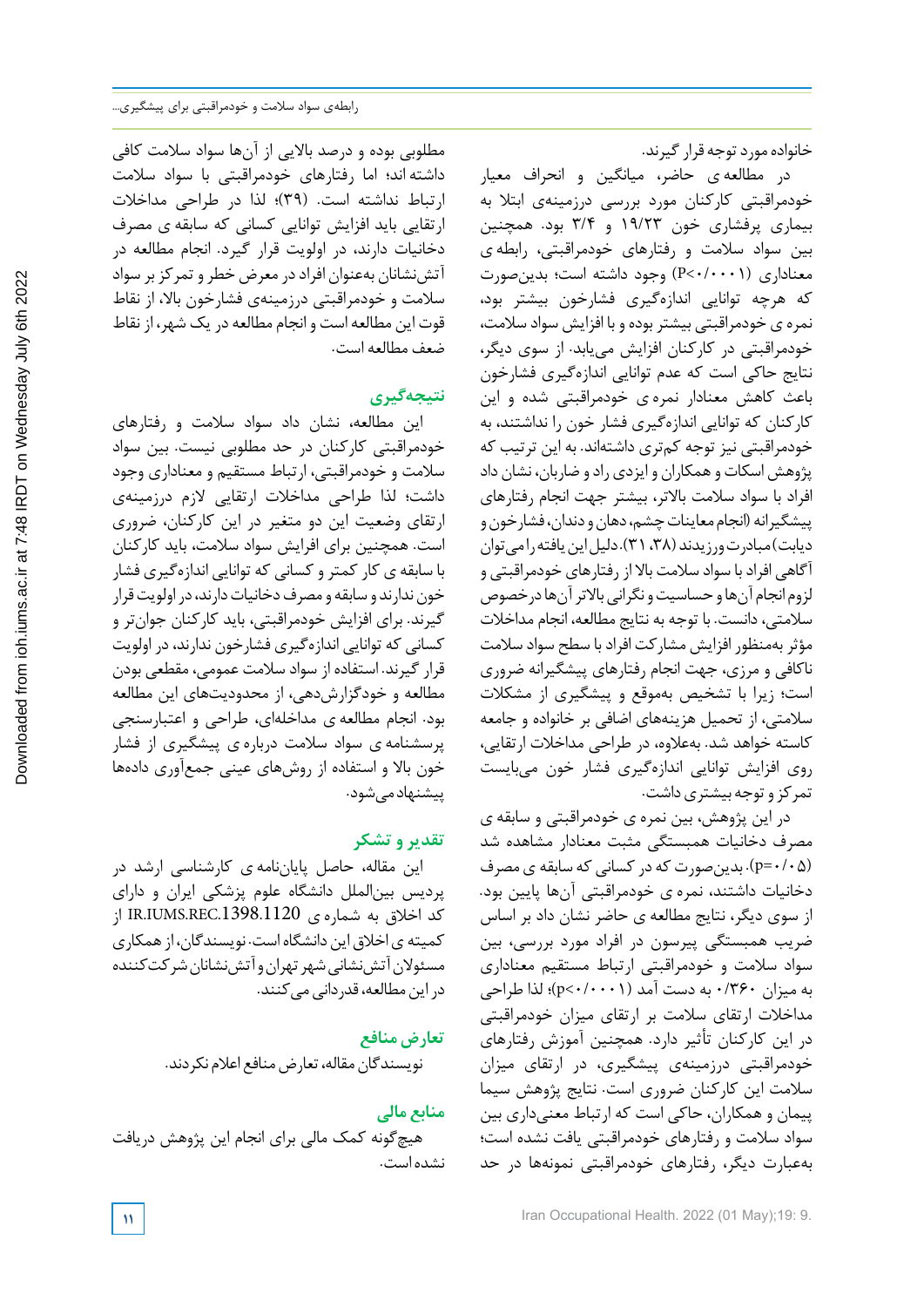## **REFERENCES**

- 1. Bayrami S, Fathi Y, Mohammadinasab S, Barati M, Mohammadi Y. Relationship between SelfcareBehaviors and Quality of Life among Hypertensive Patients Visiting Comprehensive Health Centers in Hamadan, Iran. J Educ (1): Community Health. 2017 (1) :20-27 [Persian].
- 2. Ferri CP, Schoenborn C, Kalra L, Acosta D, Guerra M, Huang Y, et al. Prevalence of stroke and related burden among older people living in Latin America, India and China. J Neurol Neurosurg Psychiatry 2011; 82(10): 1074-82.
- 3. WHO. A global brief on hypertension: Silen killer, global public health crisis. Geneva: WHO; 2013.
- 4. Fraser-Bell S, Symes R, Vaze A. Hypertensive eye disease: a review. Clin Exp Ophthalmol. 2017;45: 45–53
- 5. WHO. Causes of Death 2008. Available from: Http: // www.who.int/ healthinfo/global\_burden\_disease/ cod\_2008\_sources\_methods.pdf.
- 6. Lim SS, Vos T, Flaxman AD, Danaei G, Shibuya K, Adair-Rohani H, et al. A comparative risk assessment of burden of disease and injury attributable to 67 risk factors and risk factor clusters in 21 regions, 1990-2010: a systematic analysis for the Global Burden of Disease Study 2010. Lancet. 2012;380(9859):2224–60. doi: 10.1016/S0140-6736(12) 61766-8. PubMed: 23245609.
- 7. WHO. The world health report: reducing risks, promoting healthy life 2002.
- 8. WHO. Preventing chronic disease: a vital investment 2005.
- 9. WHO. A global brief on Hypertension Silent killer Global public health crisis; 2013. cited April (Available from: http://www.who.int/cardiovascular\_diseases/ publications/global\_brief\_hypertension/en
- 10. Kales SN, Soteriades ES, Christouphi CA, Christiani DC. Emergency duties and deaths from heart disease among firefighters in the United States. N Engl J Med 2007; 356:1207–1215.
- 11. Firefighter fatality retrospective study, April 2002/FA-220. (Prepared for the Federal Emergency Management Agency, United States Fire Service, National Fire Data Center.) Arlington, VA: TriData Corp., 2002.
- 12. Maguire BJ, Hunting KL, Smith GS, Levick NR. Occupational fatalities in emergency medical services: a hidden crisis. Ann Emerg Med 2002; 40:625–632.
- 13. Kales SN, Soteriades ES, Christoudias SG, Christiani DC. Firefighters and on-duty deaths from coronary heart disease: a case control study. Environ Health 2003; 2:14.
- 14. Geibe JR, Holder J, Peeples L, Kinney AM, Burress JW, Kales SN: Predictors of on-duty coronary events in male firefighters in the United States. Am J Cardiol. 2008,

101: 585-589.10.1016/j.amjcard.2007.10.017.

- 15. Myerburg RJ, Kessler KM, Bassett AL, Castellanos A: Cardiac arrest and sudden cardiac death. Heart Disease: A Textbook of Cardiovascular Medicine. 2012, Philadelphia: Elsevier
- 16. Rossi R )2003(. Firefighting and its influence on the body. Ergonomics 46:1017–1033.
- 17. IAFF, IAFC ,1999. Candidate physical ability test. Washington, DC: International Association of Fire Fighters, International Association of Fire Chiefs.
- 18. Smith DL, Barr DA, Kales SN. Extreme sacrifice: sudden cardiac death in the US Fire Service. Extrem Physiol Med. 2013; 2:6. doi: 10.1186/2046-7648-2-6.
- 19. Fan AZ, Mallawaarachchi DS, Gilbertz D, Li Y, Mokdad AH. Lifestyle behaviors and receipt of preventive health care services among hypertensive Americans aged 45 years or older in 2007. Prev Med 2010; 50(3): 138-42.
- 20. Park YH, Song M, Cho BL, Lim JY, Song W, Kim SH. The effects of an integrated health education and exercise program in community-dwelling older adults with hypertension: A randomized controlled trial. Patient Educ Couns 2011; 82(1): 133-7.
- 21. Ramli A, Ahmad NS, Paraidathathu T. Medication adherence among hypertensive patients of primary health clinics in Malaysia. Patient Prefer Adherence 2012, 6: 613-22.
- 22. Sacks FM, Appel LJ, Moore TJ, Obarzanek E, Vollmer WM, Setkey LP, Bray GA, Vogt TM, Cutler JA, Windhauser MM, et al. A dietary approach to prevent hypertension: A review of the Dietary Approaches to Stop Hypertension (DASH) Study. Clinical Cardiology. 1999;22(Suppl.III): III-6–III-10.
- 23. Choi B, Schnall P, Dobson M. Twenty-four-hour work shifts, increased job demands, and elevated blood pressure in professional firefighters. Int Arch Occup Environ Health. 2016 Oct;89(7):1111-25. doi: 10.1007/ s00420-016-1151-5. Epub 2016 Jul 1. PMID: 27368424; PMCID: PMC5922442.
- 24. Cho YI, Lee SY, Arozullah AM, Crittenden KS. Effects of health literacy on health status and health service utilization amongst the elderly. Soc Sci Med. 2008;66(8):1809-16.
- 25. Davis TC, Wolf MS, Bass PF, 111, Middlebrooks M, Kennen E, Baker DW, et al. Low literacy impairs comprehension of prescription drug warning labels. J Gen Intern Med. 2006;21(8):847-51.
- 26. Chaboksawar F, Solhi M, Determinants of prevention of hypertension based on the health belief model in the staff of Iran University of Medical Sciences. Research plan approved by Iran University of Medical Sciences 2021 Code 26894-27-05-94 [Persian].
- 27. Montazeri A. Tavousi M, Rakhshani F, Azin SA, Jahangiri